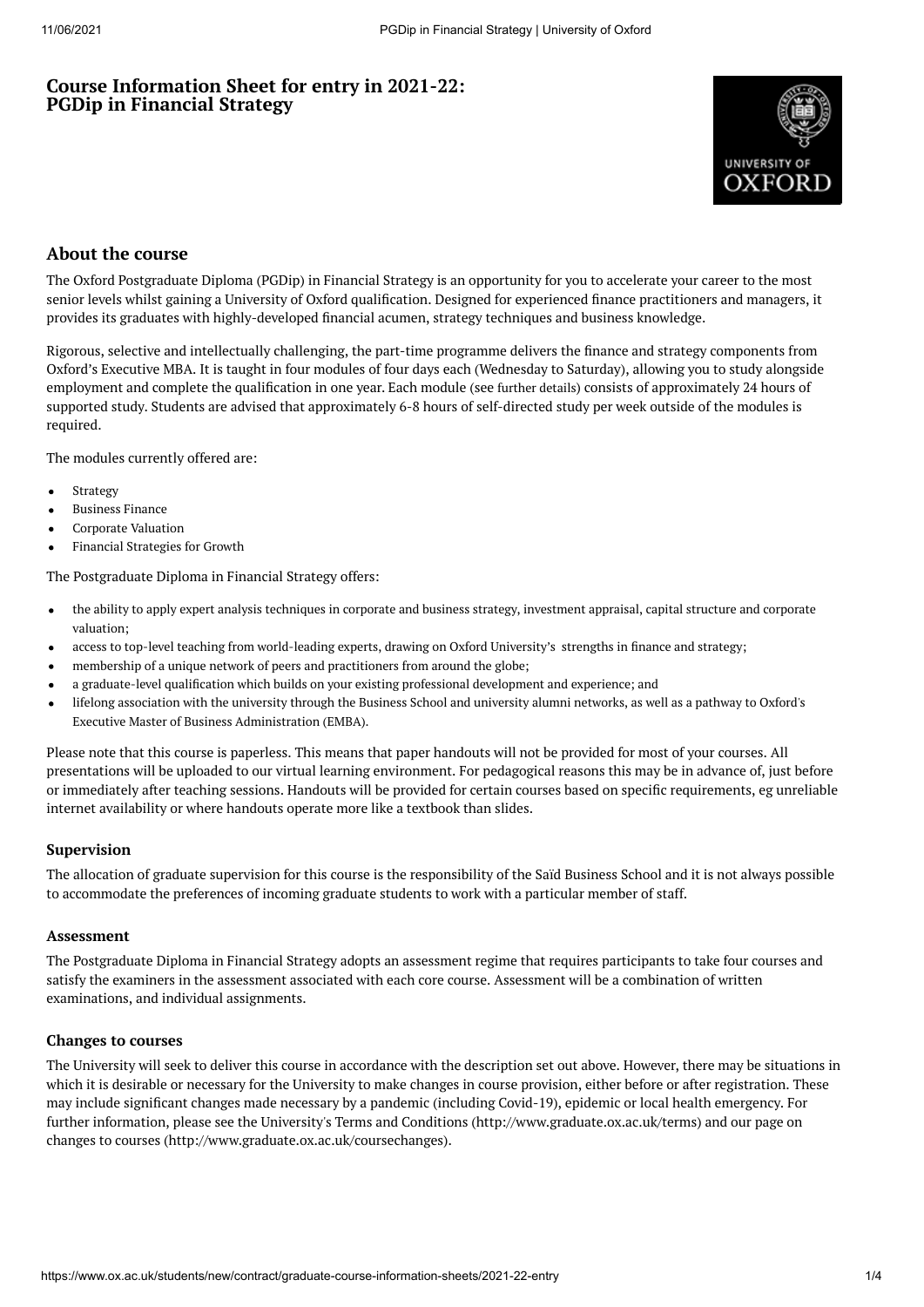# **Expected length of course**

|                                    | <b>Part Time Only</b> |  |
|------------------------------------|-----------------------|--|
| <b>Expected length</b>   12 months |                       |  |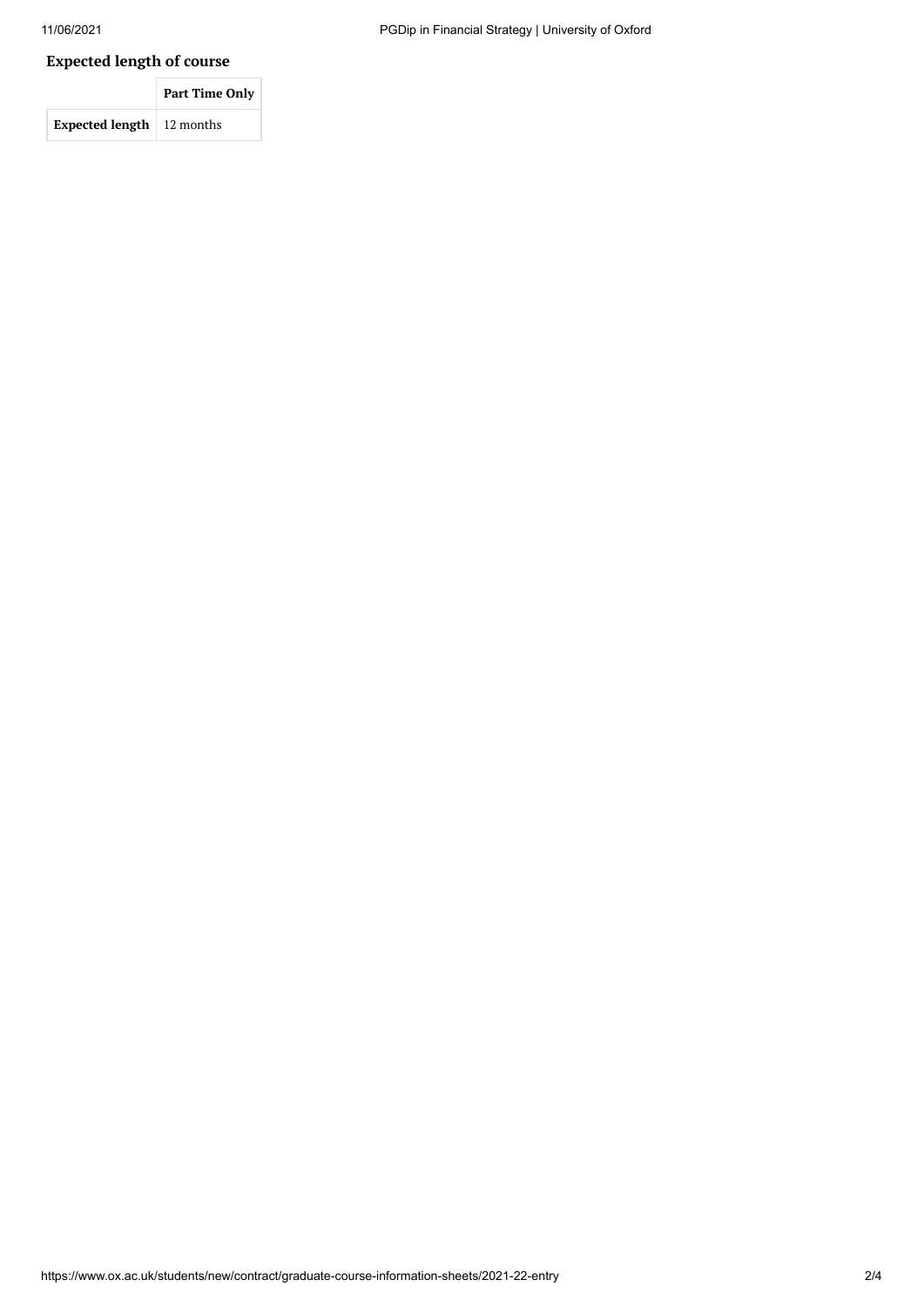#### **Costs**

#### **Total course fees for entry in January 2022**

| <b>Fee status</b>                                                | <b>Total Course fees</b> |
|------------------------------------------------------------------|--------------------------|
| Home (UK, Republic of Ireland,<br>Channel Islands & Isle of Man) | £27,581                  |
| Overseas (including EU)                                          | £27,581                  |

Course fees cover your teaching as well as other academic services and facilities provided to support your studies. Unless specified in the additional cost information (below), course fees do not cover your accommodation, residential costs or other living costs. They also don't cover any additional costs and charges that are outlined in the additional cost information.

#### **Deposits**

If your application is successful, you will be asked to pay a deposit against your course fees at the application stage as a condition of your offer. The deposit amount and date by which payment must be made are shown below.

| Fee status                      | <b>Amount of deposit</b> | Date by which deposit must be paid            |
|---------------------------------|--------------------------|-----------------------------------------------|
| Home/ROI<br>(including Islands) | £4,137                   | 30 days from the date on initial offer letter |
| Overseas                        | £4,137                   |                                               |

The department's website provides further [information](https://www.sbs.ox.ac.uk/programmes/degrees/dfs/how-apply) about deposits for this course.

#### **Additional cost information**

As part of your course requirements, you will need to choose a final project topic. Depending on your choice of topic and the research required to complete it, you may incur additional expenses, such as travel expenses, research expenses, and field trips. You will need to meet these additional costs, although you may be able to apply for small grants from your department to help you cover some of these expenses. Please note that this course requires that you are taught in Oxford, and you will need to incur travel and accommodation costs to attend the course if you do not live in the Oxford area.